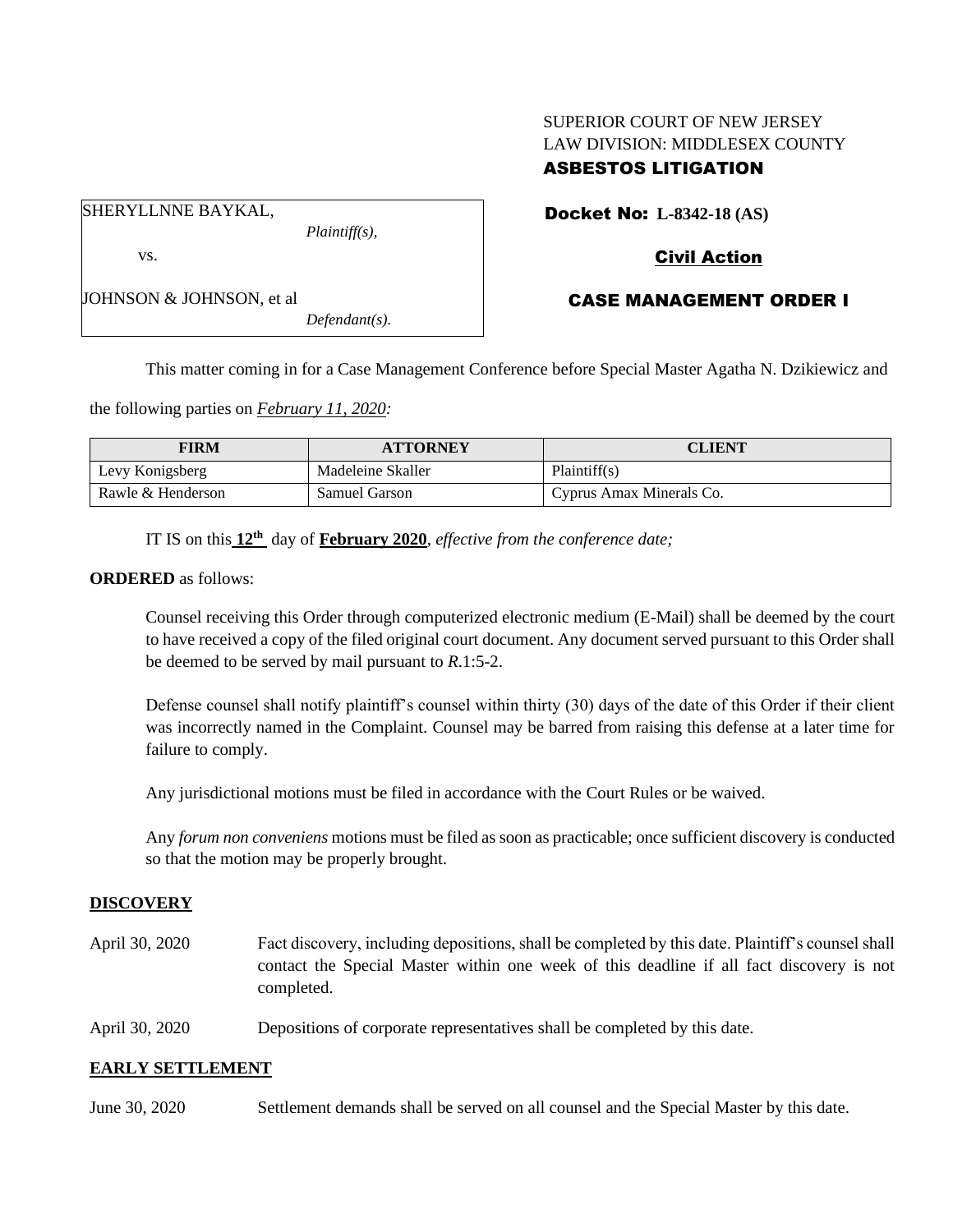## **MEDICAL EXPERT REPORT**

| June 30, 2020   | Plaintiff shall serve medical expert reports by this date.                                                                                                                                                                                               |
|-----------------|----------------------------------------------------------------------------------------------------------------------------------------------------------------------------------------------------------------------------------------------------------|
| June 30, 2020   | Upon request by defense counsel, plaintiff is to arrange for the transfer of pathology specimens<br>and x-rays, if any, by this date.                                                                                                                    |
| August 14, 2020 | Defendants shall identify its medical experts and serve medical reports, if any, by this date. In<br>addition, defendants shall notify plaintiff's counsel (as well as all counsel of record) of a<br>joinder in an expert medical defense by this date. |

## **LIABILITY EXPERT REPORTS**

| June 30, 2020 | Plaintiff shall identify its liability experts and serve liability expert reports by this date or |
|---------------|---------------------------------------------------------------------------------------------------|
|               | waive any opportunity to rely on liability expert testimony.                                      |

August 14, 2020 Defendants shall identify its liability experts and serve liability expert reports, if any, by this date or waive any opportunity to rely on liability expert testimony.

#### **SUMMARY JUDGMENT MOTION PRACTICE**

| August 7, 2020 | Plaintiff's counsel shall advise, in writing, of intent not to oppose motions by this date. |  |  |
|----------------|---------------------------------------------------------------------------------------------|--|--|
|                |                                                                                             |  |  |

- August 21, 2020 Summary judgment motions shall be filed no later than this date.
- September 18, 2020 Last return date for summary judgment motions.

## **ECONOMIST EXPERT REPORTS**

June 30, 2020 Plaintiff shall identify its expert economists and serve expert economist report(s), if any, by this date or waive any opportunity to rely on economic expert testimony.

August 14, 2020 Defendants shall identify its expert economists and serve expert economist report(s), if any, by this date or waive any opportunity to rely on economic expert testimony.

## **EXPERT DEPOSITIONS**

October 16, 2020 Expert depositions shall be completed by this date. To the extent that plaintiff and defendant generic experts have been deposed before, the parties seeking that deposition in this case must file an application before the Special Master and demonstrate the necessity for that deposition. To the extent possible, documents requested in a deposition notice directed to an expert shall be produced three days in advance of the expert deposition. The expert shall not be required to produce documents that are readily accessible in the public domain.

 $\_$  , and the set of the set of the set of the set of the set of the set of the set of the set of the set of the set of the set of the set of the set of the set of the set of the set of the set of the set of the set of th

## **PRE-TRIAL AND TRIAL**

To be scheduled Settlement conference.